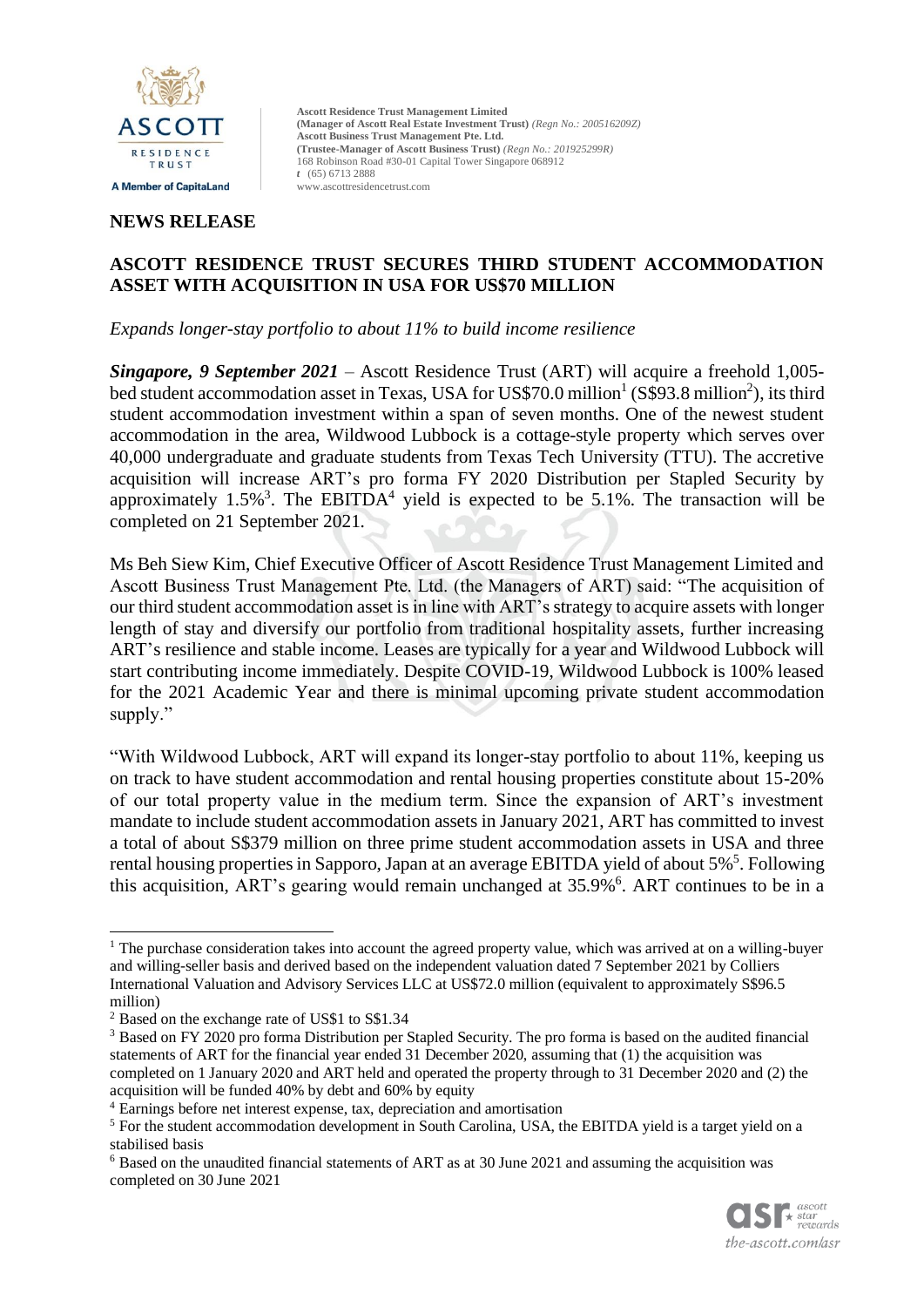

strong financial position to seek accretive investments in more longer-stay lodging assets and create greater value for our Stapled Securityholders," added Ms Beh.

Opened in 2017, Wildwood Lubbock is close to TTU, one of the top public research universities<sup>7</sup> with elite college athletics status. TTU's student population has grown consistently at a compound annual growth rate of 2.5% over the past decade. The overall enrollment for the 2020 Academic Year also increased by 4.0 % year-on-year despite COVID-19. TTU is the sixth largest university in Texas by student population with local students comprising 98% of its total student population. TTU's athletics programme also competes in the Big 12 Conference, one of the 'Power 5' athletics conferences in the National Collegiate Athletic Association.

Wildwood Lubbock has 1,005 beds across 294 units, comprising two- to four-bedroom apartments and each room comes with ensuite bathrooms. The student accommodation has topof-the-market on-site amenities such as the largest resort-style pool in Lubbock with jetted hot tubs, a swim-up bar, outdoor cabanas with gas grills and firepits. The student accommodation also has a gynamisum, study rooms, a clubhouse with a game-day theatre room, a pet park as well as basketball and volleyball courts. With most students driving to campus, Wildwood Lubbock offers close to 1,100 parking lots. Students can also access the heart of the TTU campus via a shuttle bus ride. Wildwood Lubbock will be managed by an unrelated third-party operator.

For more information on the student accommodation, please see the Annex.

#### Growing ART's stable income with third student accommodation investment

Prior to the acquisition of Wildwood Lubbock, ART acquired the freehold Paloma West Midtown in Atlanta, Georgia, USA in February 2021. The student accommodation was acquired for US\$95 million (S\$126.3 million) at an EBITDA yield of about 5%. Serving close to 40,000 students of Georgia Institute of Technology, the 525-bed Paloma West Midtown is 100%<sup>8</sup> leased for the 2021 Academic Year.

In June 2021, ART and its sponsor, The Ascott Limited, announced that they will jointly invest and develop a freehold student accommodation in South Carolina, USA. ART will invest US\$55.2 million<sup>9</sup> (S\$73.4 million) in the 678-bed student accommodation which will serve over 35,000 students from the nearby University of South Carolina. Construction of the student accommodation started in 3Q 2021 and is expected to complete in 2Q 2023. Upon stabilisation, the EBITDA yield is expected to be approximately  $6.2\%$ <sup>10</sup>.



<sup>7</sup> TTU has a 'R1' designation by the Carnegie Commission on Higher Education, denoting 'very high' research activity

<sup>8</sup> As of August 2021

<sup>9</sup> Comprises ART's investment in the initial 45% stake, estimated cost of the additional 5% stake which ART will acquire at fair market valuation, and other deal related expenses

<sup>10</sup> Based on ART's total investment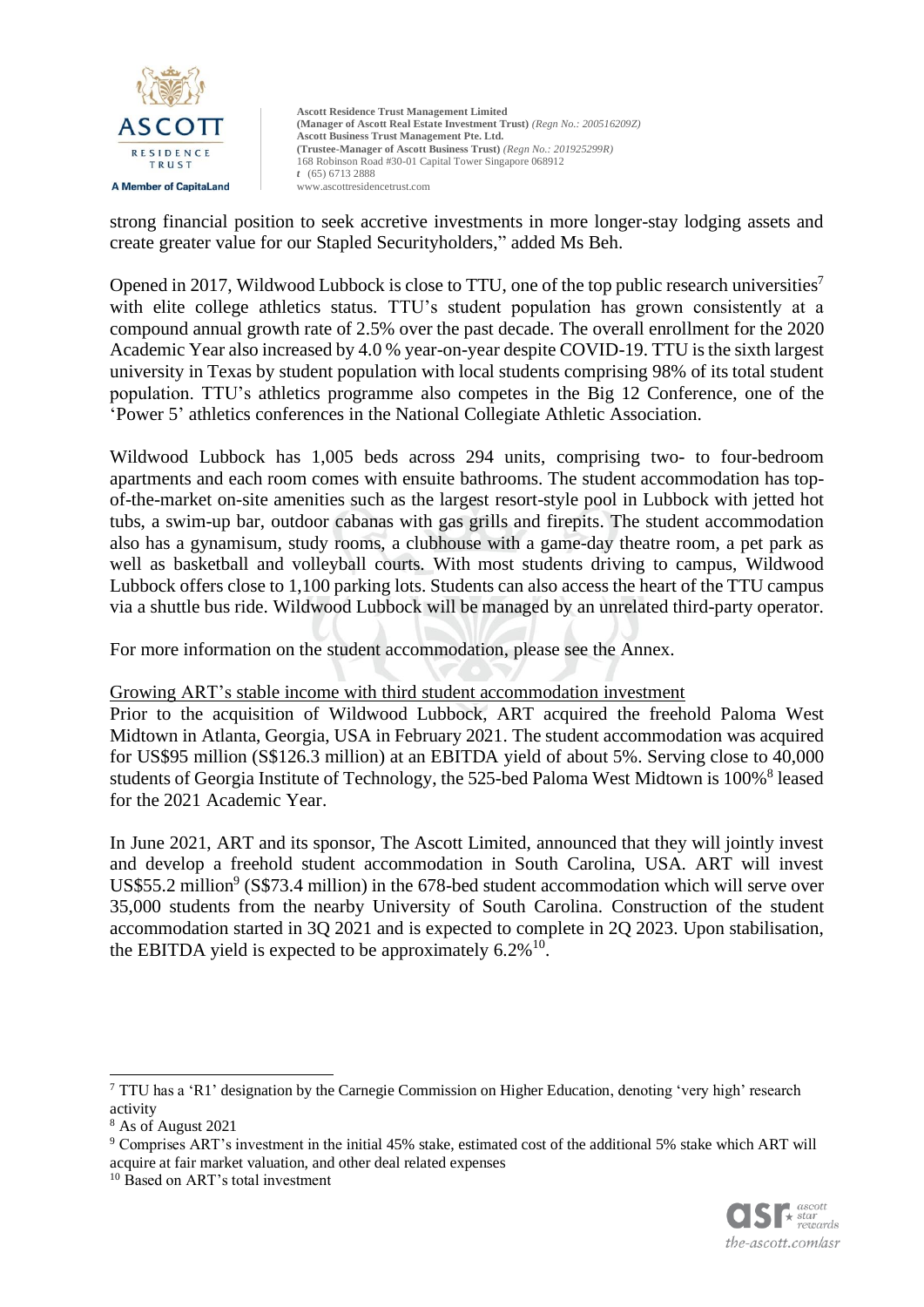

### **About Ascott Residence Trust**

Ascott Residence Trust (ART) is the largest hospitality trust in Asia Pacific with an asset value of S\$7.3 billion as at 30 June 2021. Having listed on the Singapore Exchange Securities Trading Limited (SGX-ST) since March 2006, ART's objective is to invest primarily in incomeproducing real estate and real estate-related assets which are used or predominantly used as serviced residences, rental housing properties, student accommodation and other hospitality assets in any country in the world. ART is a constituent of the FTSE EPRA Nareit Global Real Estate Index Series (Global Developed Index).

ART's international portfolio comprises 88 properties with more than 16,000 units in 38 cities across 15 countries in Asia Pacific, Europe and the USA as at 30 June 2021.

ART's properties are mostly operated under the Ascott The Residence, Somerset, Quest and Citadines brands. They are mainly located in key gateway cities such as Barcelona, Berlin, Brussels, Hanoi, Ho Chi Minh City, Jakarta, Kuala Lumpur, London, Manila, Melbourne, Munich, New York, Paris, Perth, Seoul, Singapore, Sydney and Tokyo.

ART is a stapled group comprising Ascott Real Estate Investment Trust (Ascott Reit) and Ascott Business Trust (Ascott BT). ART is managed by Ascott Residence Trust Management Limited (as manager of Ascott Reit) and Ascott Business Trust Management Pte. Ltd. (as trustee-manager of Ascott BT), both of which are wholly owned subsidiaries of Singapore-listed CapitaLand Limited, one of Asia's largest diversified real estate groups.

Visit [www.ascottresidencetrust.com](http://www.ascottresidencetrust.com/) for more information.

## **About CapitaLand Limited**

CapitaLand Limited (CapitaLand) is one of Asia's largest diversified real estate groups. Headquartered and listed in Singapore, it owns and manages a global portfolio worth about S\$138.7 billion as at 30 June 2021. CapitaLand's portfolio spans across diversified real estate classes which includes commercial, retail; business park, industrial and logistics; integrated development, urban development; as well as lodging and residential. With a presence across more than 250 cities in over 30 countries, the Group focuses on Singapore and China as its core markets, while it continues to expand in markets such as India, Vietnam, Australia, Europe and the USA.

CapitaLand has one of the largest real estate investment management businesses globally. It manages six listed real estate investment trusts (REITs) and business trusts as well as over 20 private funds. CapitaLand launched Singapore's first REIT in 2002 and today, its stable of REITs and business trusts comprises CapitaLand Integrated Commercial Trust, Ascendas Real Estate Investment Trust, Ascott Residence Trust, CapitaLand China Trust, Ascendas India Trust and CapitaLand Malaysia Mall Trust.

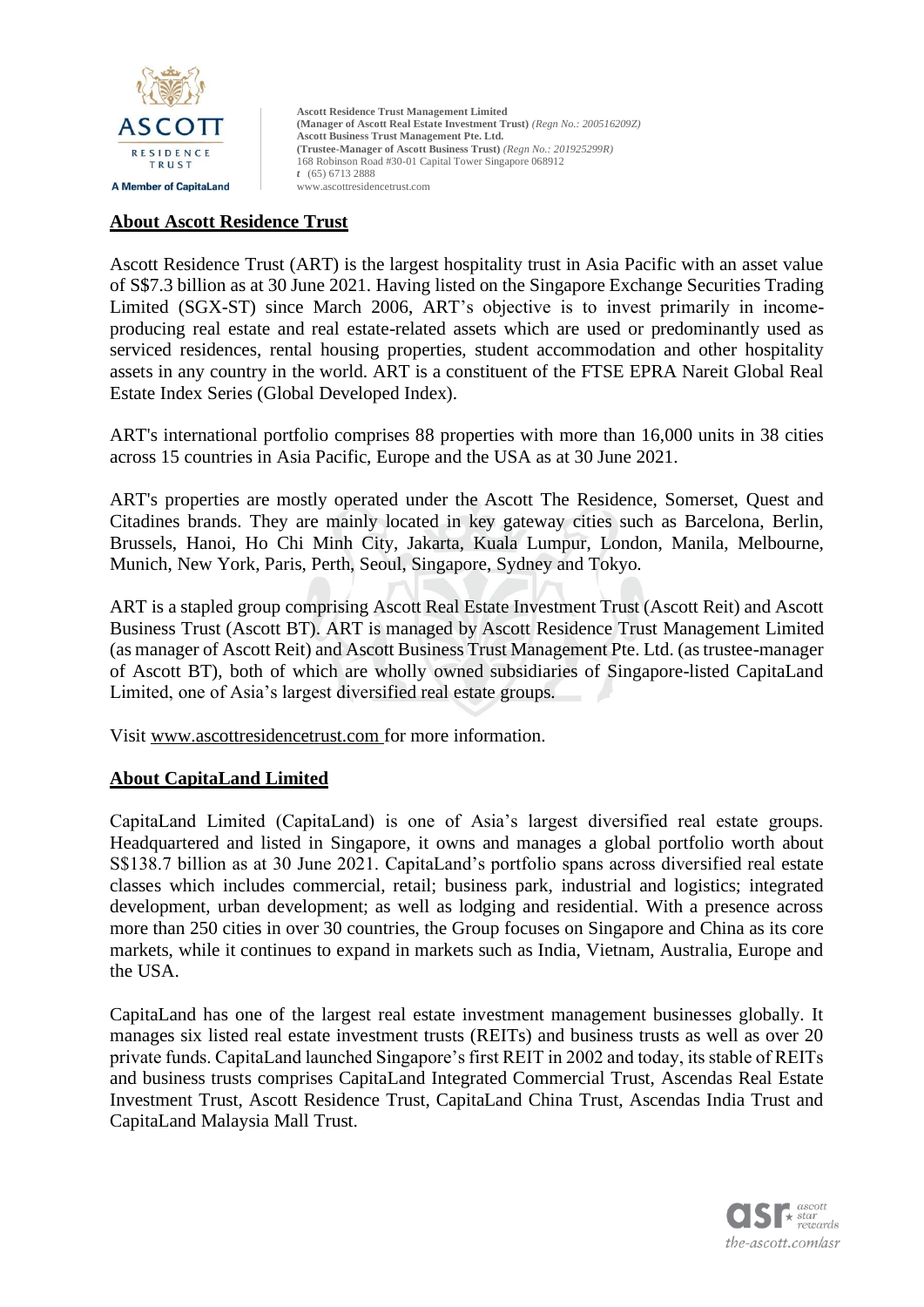

CapitaLand places sustainability at the core of what it does. As a responsible real estate company, CapitaLand contributes to the environmental and social well-being of the communities where it operates, as it delivers long-term economic value to its stakeholders.

Visit [www.capitaland.com](http://www.capitaland.com/) for more information.

## **Important Notice**

This release may contain forward-looking statements. Actual future performance, outcomes and results may differ materially from those expressed in forward-looking statements as a result of a number of risks, uncertainties and assumptions. Representative examples of these factors include (without limitation) general industry and economic conditions, interest rate trends, cost of capital and capital availability, availability of real estate properties, competition from other developments or companies, shifts in customer demands, shifts in expected levels of occupancy rate, property rental income, charge out collections, changes in operating expenses (including employee wages, benefits and training, property operating expenses), governmental and public policy changes and the continued availability of financing in the amounts and the terms necessary to support future business.

You are cautioned not to place undue reliance on these forward-looking statements, which are based on the current view of management regarding future events. No representation or warranty express or implied is made as to, and no reliance should be placed on, the fairness, accuracy, completeness or correctness of the information or opinions contained in this release. Neither Ascott Residence Trust Management Limited and Ascott Business Trust Management Pte. Ltd. ("**Managers**") nor any of their affiliates, advisers or representatives shall have any liability whatsoever (in negligence or otherwise) for any loss howsoever arising, whether directly or indirectly, from any use of, reliance on or distribution of this release or its contents or otherwise arising in connection with this release.

The past performance of Ascott Residence Trust ("ART") is not indicative of future performance. The listing of the stapled securities in ART ("**Stapled Securities**") on the Singapore Exchange Securities Trading Limited ("SGX-ST") does not guarantee a liquid market for the Stapled Securities. The value of the Stapled Securities and the income derived from them may fall as well as rise. Stapled Securities are not obligations of, deposits in, or guaranteed by, the Managers or any of their affiliates. An investment in the Stapled Securities is subject to investment risks, including the possible loss of the principal amount invested. Investors have no right to request that the Managers redeem or purchase their Stapled Securities while the Stapled Securities are listed on the SGX-ST. It is intended that holders of Stapled Securities may only deal in their Stapled Securities through trading on the SGX-ST.

This release is for information only and does not constitute an invitation or offer to acquire, purchase or subscribe for the Stapled Securities.

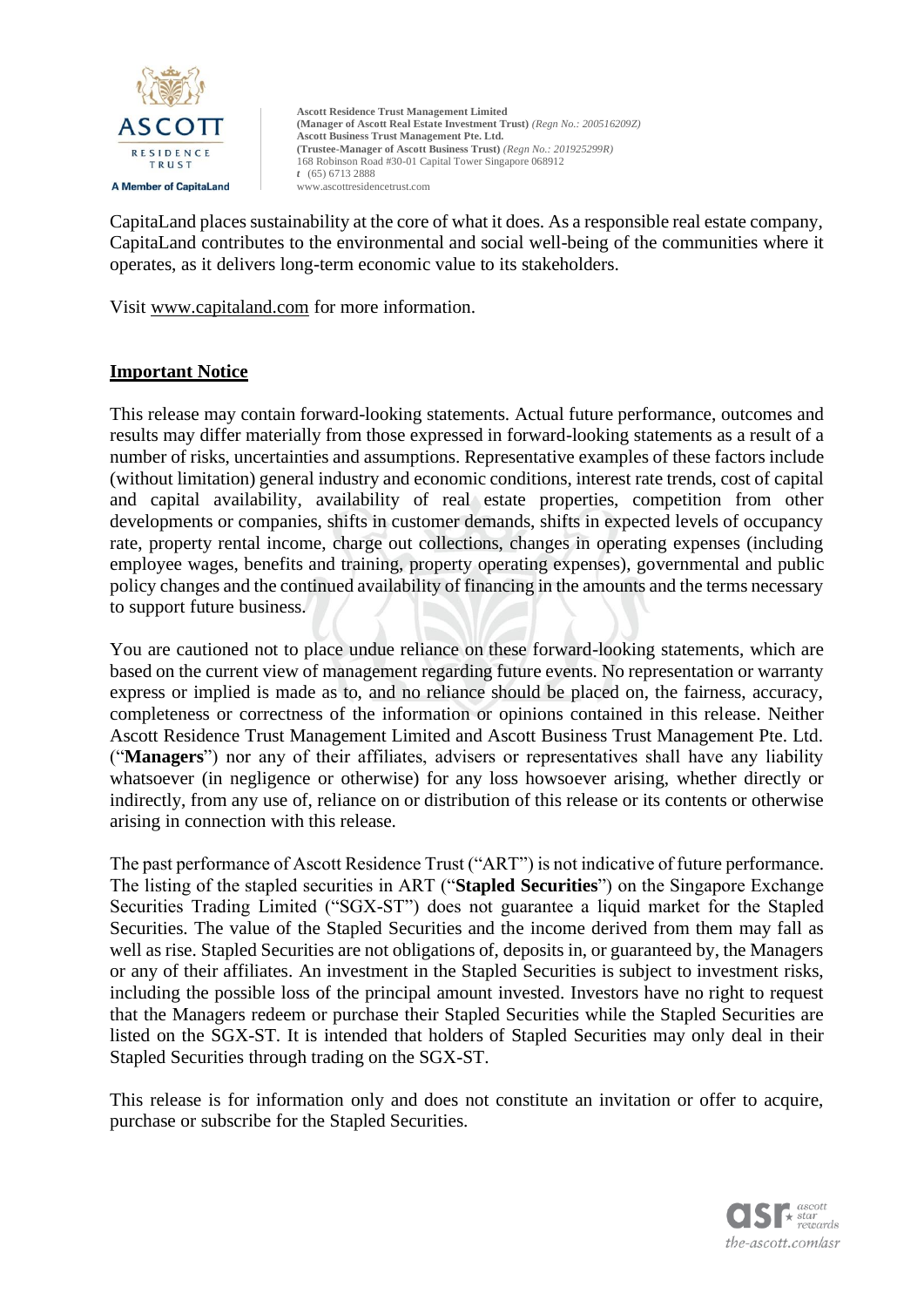

#### **Issued by:**

**Ascott Residence Trust Management Limited Ascott Business Trust Management Pte. Ltd.**  168 Robinson Road, #30-01 Capital Tower, Singapore 068912 Tel: (65) 6713 2888 Fax: (65) 6713 2121 Website: [http://www.ascottresidencetrust.com](http://www.ascottresidencetrust.com/)

#### **For more information, please contact:**

Analyst Contact Media Contact Denise Wong Joan Tan Head Vice President Investor Relations Group Communications Email: [denise.wong@the-ascott.com](mailto:denise.wong@the-ascott.com) Email: [joan.tanzm@capitaland.com](mailto:joan.tanzm@capitaland.com)

Tel: (65) 6713 2151 Tel: (65) 6713 2864 / HP: (65) 9743 9503